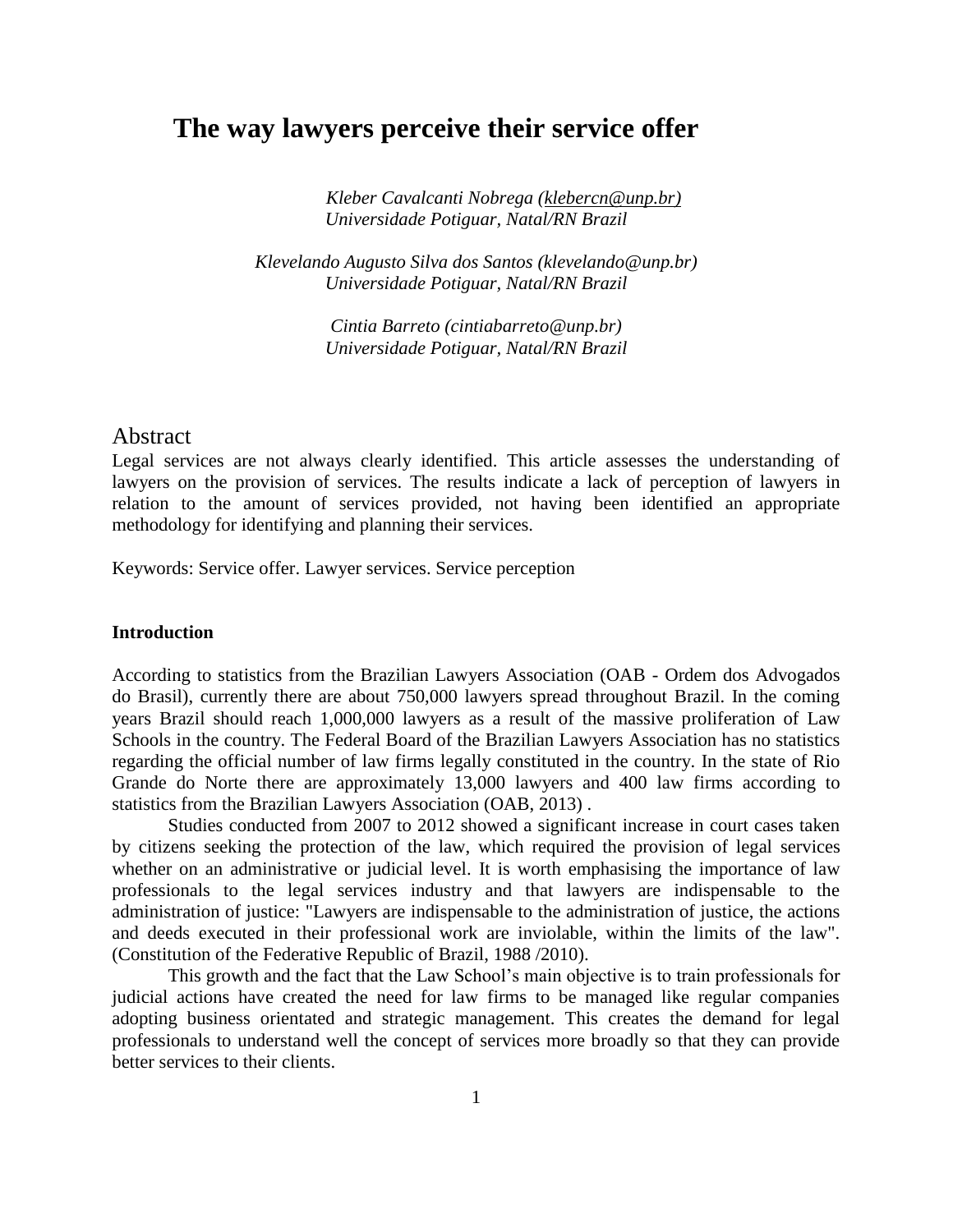According to Dettmer, Socorro and Katon (2002, p. 3) the first studies related to services had the objective to differentiate these services from goods, pointing to generic differences such as intangibility, heterogeneity (or variability), perishability of results and the simultaneous nature of production and consumption. The literature on management and quality of legal services usually does not identify or relate the kind of services referred to in studies and/or researches. This leads to knowledge gaps preventing more accurate analysis of the impact of these types of services in the research results.

Hence, this study aims to evaluate the lawyer's perception of the services they offer so they can discuss the impact of this on the quality of those services and business results.

## **Fundaments**

#### *Service concept*

Services, a subject of great importance within an organisation, are defined by Horovitz (1993, p. 23) as a set of advantages that the user expects to get beyond the standard product or service, in relation to price, image and reputation.

Services play a major role in the global economy and their importance is expressed in job generation as well as the economic value created (MENDONÇA, 2009). A service, as highlighted by Grönroos (2009, p. 46), can "expand to a broader concept, as suggested in a number of definitions from the 1960s, 1970s and 1980s, adding that in most cases a service involves interactions of some type with the service provider."

Services are a big part of the global economy and customer satisfaction has been sought by companies that want to survive amongst very fierce competition (MARODIN, 2010, p. 15). The contribution of Grönroos (1993, p. 36) is found in the relevant literature in which the service can be understood in the following terms:

> "Service is an activity or a series of activities of more or less intangible nature that normally, but not necessarily, takes place in interactions between the customer and service employees and/or physical resources or goods and/or systems of the service provider, which are provided as a solution(s) to customer problem(s)".

From this definition Melo (2003) realises that the phenomenon 'service' is a performance or human activity, as distinct from physical goods that presupposes an interaction between the two parties involved: the customer and the supplier. A contemporary definition provided by Kotler et al. (2001 p. 454): "A service is any activity or benefit that one party can offer to another that is essentially intangible and does not result in the proprietorship of anything ''.

Lovelock et al (2001, p.17) indicated another feature of services is its perception as an intangible achievement, and highlights: "although services often include tangible elements - like sitting in an airplane seat, eating a meal or getting damaged equipment repaired - the implementation of the service is basically intangible ".

According to Fitzsimmons and Fitzsimmons (2005), services are at the centre of the economic activity of any society and are not merely peripheral activities. Services are present in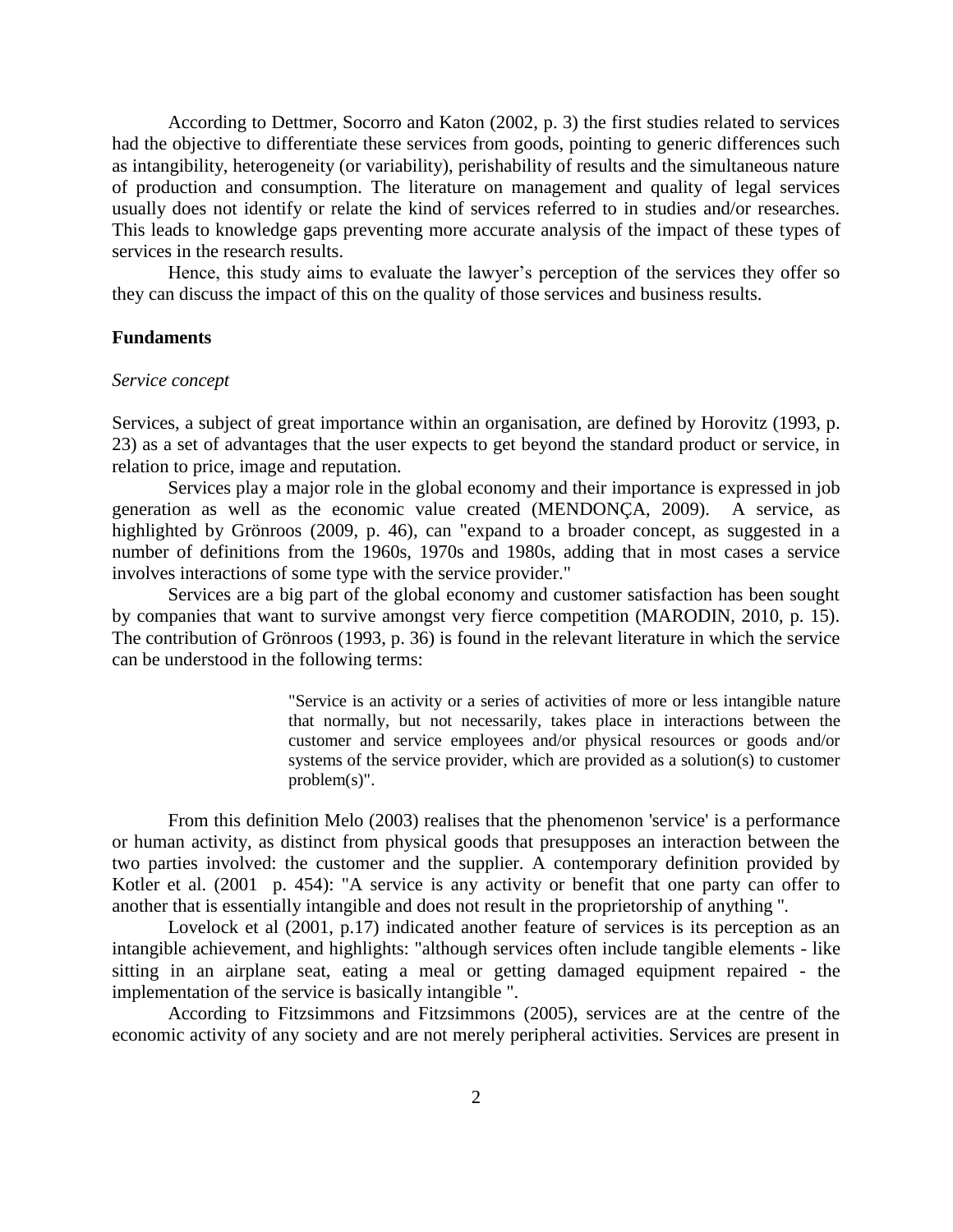the core of the economy and are essential for it to remain healthy and functional. They not only facilitate but make possible the production activities.

The concept of service, according to Kotler (1998, p. 412), is "any act or performance that one party can offer to another that is essentially intangible and does not result in the proprietorship of anything''.

According to Nóbrega (2013, p. 96) services can be understood as a process or as a product. That is to say activities or benefits, and it is essential to differentiate between the two dimensions to be able to specify and consequently, plan and monitor its operation.

There are so many definitions for services available in literature that, according to Grönnroos (2009), services have turned into a complicated phenomenon, added to it the fact they are inherently relational. Customers and service providers are always interacting, leading sometimes to develop relationships. However, it does not seem enough to make customers become loyal, despite being a central part of loyalty, though that does not always apply to profitable customers.

To fully understand the services we provide to customers, Nóbrega (2013, p. 114) says it is important to identify each component of the services: facilities and equipments, goods to be delivered, services-process and service-product. For Grönroos (2003, p. 67), the most important feature of services is the nature of its own process: "Services are processes that consist of a series of activities in which several different types of resources are used, often through direct interactions with the customer in order to find a solution to a customer problem".

For Lovelock and Wright (2001, p. 5), service is an action or performance that creates benefits for users through a desired change for the service recipient or for someone on his behalf.

#### *Service offer*

Grönroos (2009) presents a services package model, often mentioned in relevant literature, which describes services as a pack or collection of different services, both tangible and intangible, which together form the service offer. In this context, he states that the package is divided into core or main and ancillary or extra services, sometimes classified as peripheral or peripheral services, and sometimes also as services facilitators. Still according to the cited author, in literature the basic package of services can be divided into central and peripheral services. However, for the purposes of management it is imperative to divide it into three groups: 1) Core Service 2) Service (and goods) enablers 3) services (and goods) of improvement.

According to Nóbrega (2013) services are classified as shown below, in core and accessory (additional and supplementary).

| Type of Service       |                               | Concept                                                                                                                 |
|-----------------------|-------------------------------|-------------------------------------------------------------------------------------------------------------------------|
| Core Service          |                               | Essential Service, motive for search                                                                                    |
| Accessory<br>Services | Additional<br><b>Services</b> | Services that make viable the use of core services. Without<br>them, generally it is not possible to use core services. |
|                       | <b>Supplementary Services</b> | Services used to add value or to cause differentiation.                                                                 |

*Figure 1: Types of service. Source: Nóbrega (2013)*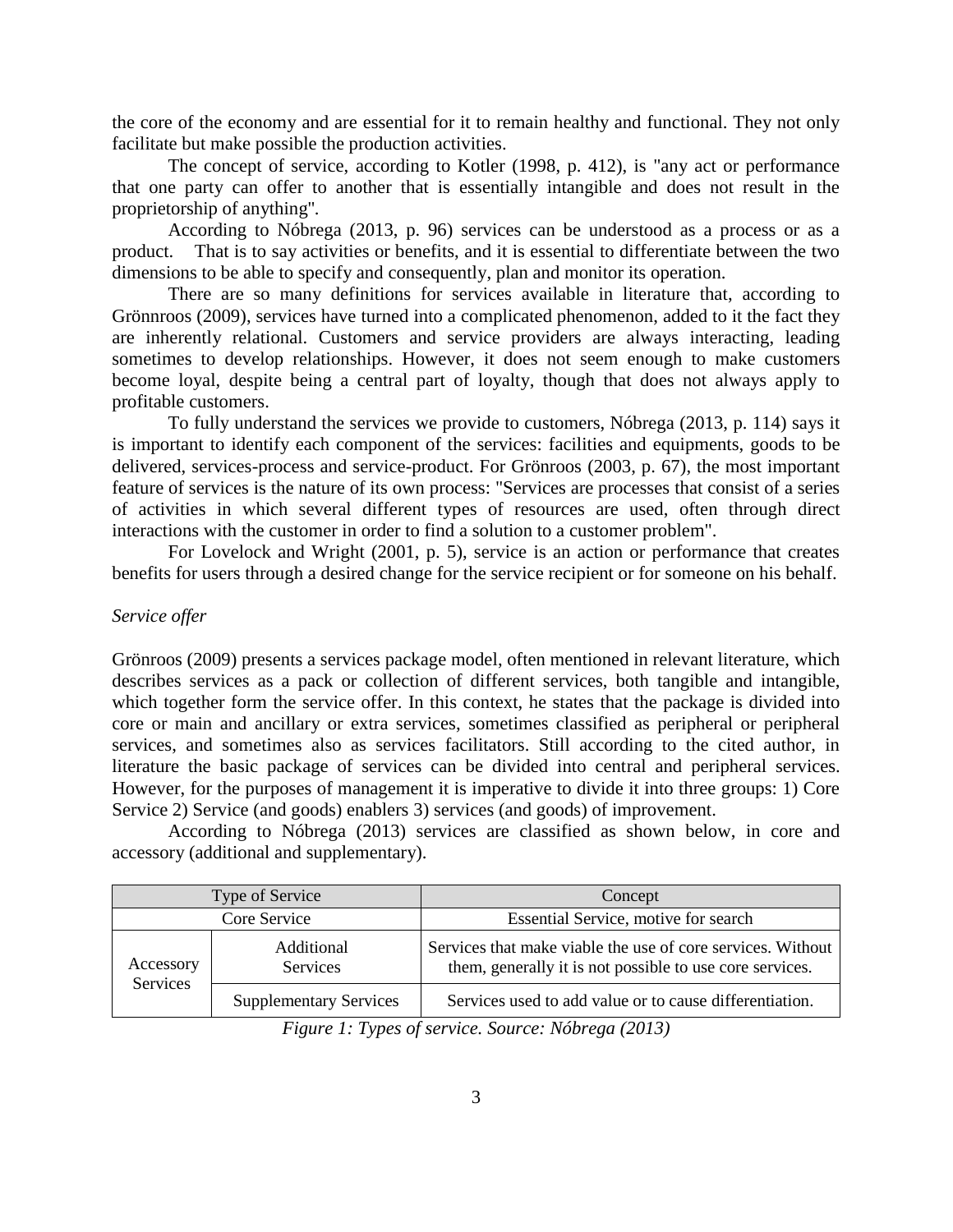Professional services simultaneously seek a high level of expertise; service quality is not easily measured by the average citizen; the service is considered critical; the recommendation of others is fundamental to the selection of the service provider; the lack of clarity about the nature of the service.

#### *Advocacy services in Brazil*

Considering the importance of services in the legal sector, Las Casas 2000, p. 15) states services constitute a transaction made by a company or an individual whose objective is not associated with the transfer of goods" as legal services are representative of the interests of the client.

In order to understand the concepts of lawyer and law firm as observed in history, the etymology of these words is its raison d'être. Thus, as etymologically argued by Aguiar (1999), "the word lawyer derives from the Latin *advocatus,* which means that individual assistant of those who were called to justice". As the word advocacy which comes from the Latin *advocatio*" and so means, judicial assistance and consultation to others".

Thomas et al. (2001) emphasise the intangibility as being of great importance to legal services. This high level of intangibility, as exposed by Bebko (2000) corresponds with a high level of customer expectation in regard to service and as a consequence there is a considerable level of uncertainty and risk.

To Agostini (2010), while the firm grows due to the increase in demands from the professional market, it faces obstacles such as the lack of administrative organisation for the legal area causing difficulties for the professional practice, adding that therefore law firms in Brazil are experiencing a difficult moment with these positive and negative elements.

In this sense, the aforementioned author concludes that although the law firms perform a unique activity, they are providers of legal services to different target audiences with specific demands, which are handled by the lawyers in accordance with the circumstances presented by the client.

According to data from the national OAB, there are 754,685 lawyers in Brazil, 01 professional for every 256 inhabitants, almost the same ratio as in the United States, which is 01 for 253 inhabitants. In the same survey, it was also pointed out that Brazil is the third country in the world with the most professionals, second only to the United States and India.

The research papers considered for the preparation of this study, focused on the management and quality of legal services were Agostini (2010), Melo (2003), Marodin (2010), who made no detectable reference on the type of service covered by their papers and services were only identified in a general and superficial way.

Junior (2008), in research on the marketing of service in legal advisory firms, presented the following as services provided by the law firms: 1) civil law advocacy, especially in consumer and tax areas, 2) Other areas (such as work and domestic matters) and exceptionally crime; 3) Legal Advocacy and litigation consultation; 4) Tax Planning; 5) Guidance on tax management and business consulting; 6) Recovery of tax credits and use of assets for the settlement of debts; 7) Presentation of administrative and legal defense against the Tax Office; 8) Business Planning and Corporate Restructuring, making a total of 8 services offered.

Failure to identify these services may cause difficulties for the client as the quality of a service performed directly by a lawyer can differ greatly in quality than if performed by support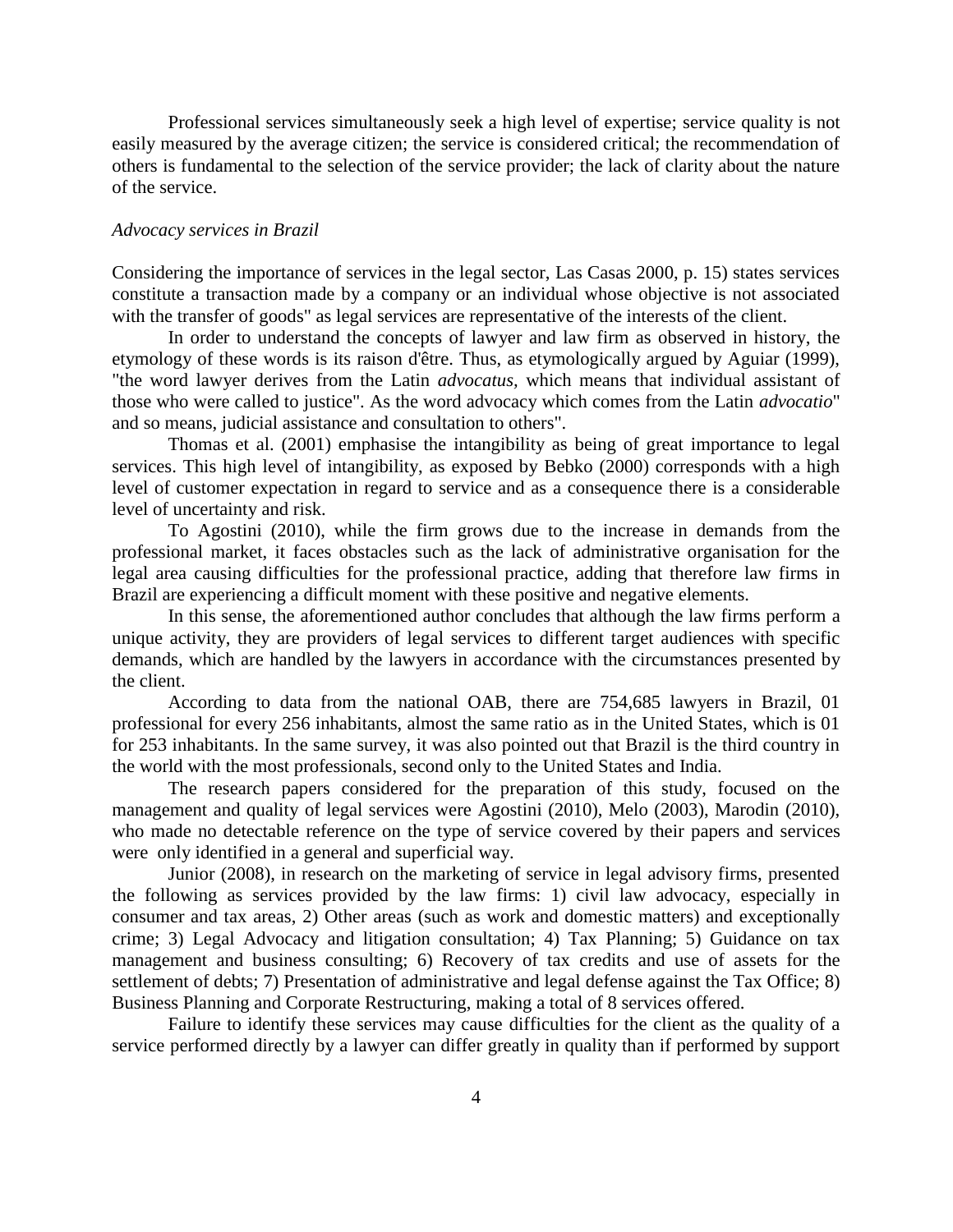staff, added to the fact that no precise definition of what service will be delivered may cause difficulty in setting the price and even compromising the perception of service by the customer.

According to a) study presented by the magazine *Revista Análise Advocacia 500*, 2013 edition, the 5 (five) largest law firms in Brazil presented by this magazine were considered as the parameter for this research to identify the services provided by law firms as described in Table 1 below:

| Ranking | Name of the Firm            | Lawyers | <b>Legal Cases</b> |
|---------|-----------------------------|---------|--------------------|
|         | <b>JBM</b> Advogados        | 798     | 328,984            |
|         | Siqueira Castro             | 779     | 299,800            |
|         | Nelson Willians e Advogados | 759     | 159,545            |
|         | Décio Freire                | 488     | 82,300             |
|         | Fragata e Antunes           | 443     | 203,856            |

*Table1: The Largest Law Firms in Brazil. Source: Revista Análise Advocacia 500 (2013)*

The data presented in Table 1 shows that 3,267 lawyers, which is equivalent to 0.43 % of the total lawyers in the country, are centralised in the firms mentioned and they have 1,074,485 ongoing legal cases. This result also shows that lawyers are spread across several law firms in Brazil establishing stronger competition for legal services demands amongst them.

Table 2 shows the 5 most admired firms in Brazil and these complemented the analysis of services provided for demonstrating the service offer.

| Ranking | Name of the Firm                                       | Lawyers | <b>Legal Cases</b> |
|---------|--------------------------------------------------------|---------|--------------------|
|         | Pinheiro Neto Advogados                                | 385     | 16,152             |
|         | Mattos Filho, Veiga Filho, Marrey<br>Junior e Queiroga | 320     | 10,000             |
|         | Demarest Advogados                                     | 244     | 24,278             |
| 4       | Machado, Meyer, Sendcz e<br>OpiceAdvogados             | 400     |                    |
|         | Siqueira Castro                                        | 779     | 299,800            |

*Table2 : The most admired law firms in Brazil. Source: Revista Análise Advocacia 500 (2013)*

In Table 2 the 5 most admired firms in Brazil were studied. According to the same magazine, the firms mentioned have 2,128 lawyers, which represents 0.28 % of the total number of lawyers in the country. From the analysis of Table 1 and 2 it can be observed that only 1 single firm appeared in both results and was ranked as the second largest and the fifth most admired in Brazil. Analysing further Table 2, it reveals that the number of lawsuits is significantly less than that shown in Table 1.

# **Methodology**

The study was conducted in 4 (four) stages: first a study of the literature written on the theme of services and service offer. In the second stage the service offer was identified taking as a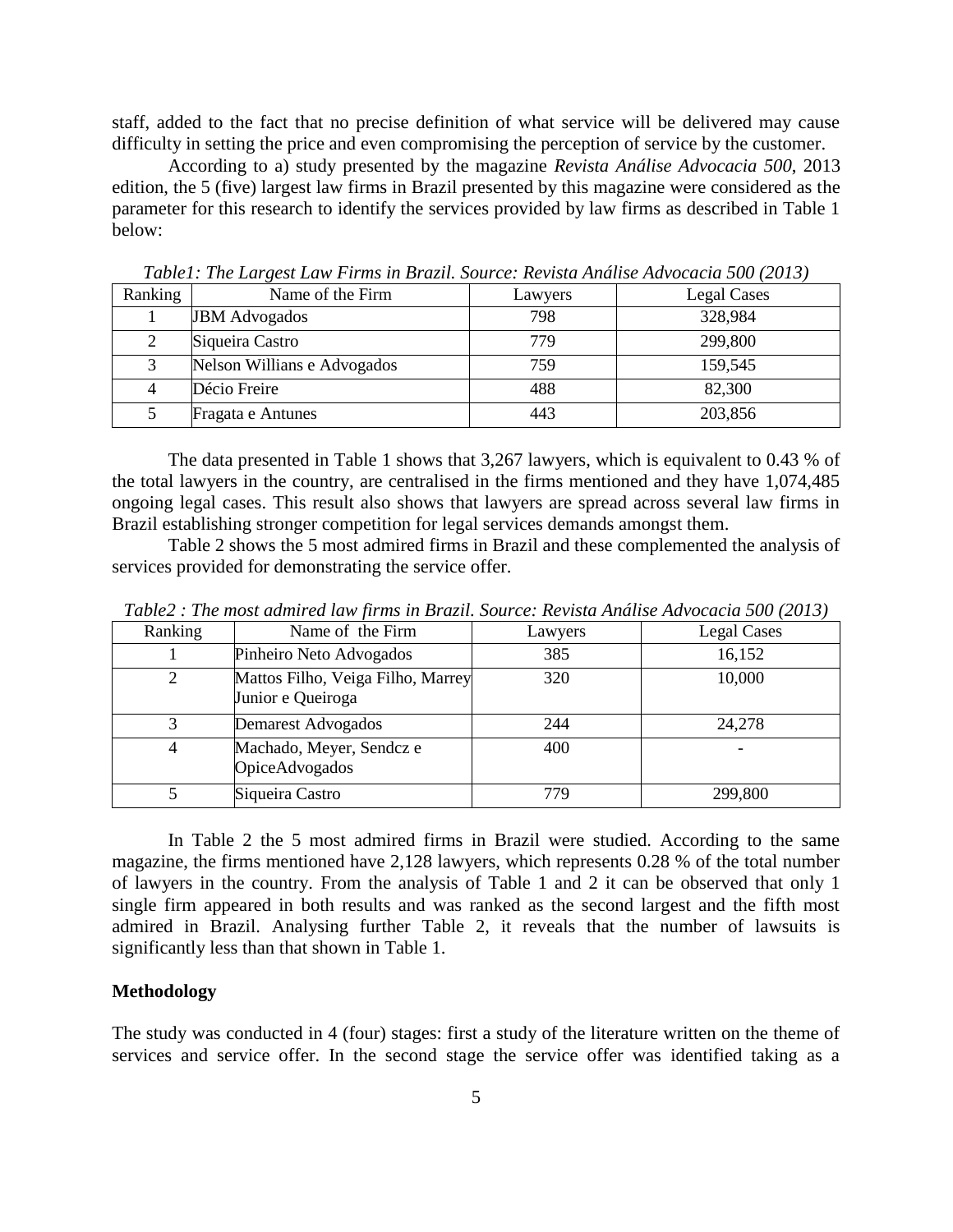reference primarily literature as well as the knowledge and experience of the researchers. Next the results of an annual study as presented by the magazine *Revista Análise Advocacia 500,* 2013 of the 5 largest and the 5 most admired firms in Brazil was taken into account. In the third stage, interviews were conducted with 20 lawyers where respondents were asked about what services are (or can be) provided by a law firm. The fourth and final stage of the study was conducted with the objective of verifying with a small case study, how lawyers perceived the services, they themselves, provided.

#### *Sampling*

For the purpose of identification of the services a survey was created on the websites of the firms cited in the *Revista Análise Advocacia 500*, 2013 edition, where the 5 larger firms (JBM Advogados, Siqueira Castro, Nelson Williams e Advogados, Décio Freire and Fragata Antunes) and the 5 most admired in Brazil (Pinheiro Neto Advogados, Mattos Filho, Veiga Filho, Marrey Junior e Queiroga, Demarest Advogados, Machado, Meyer, Sendez e Opice Advogados and Siqueira Castro) were featured. For the field research a group of 20 lawyers was interviewed under the criteria of convenience and accessibility.

# *Data collection*

Data was collected through interviews conducted by the researcher personally. Respondents expressed their perceptions about the supply of services through 1 unique formulated interrogative question. Individual meetings were conducted with attorneys when the question was asked: list the services that are (or can be) provided by you in the execution of your duties as a lawyer. The written responses were given by the attorneys interviewed themselves and the name of the law firm identified.

#### *Treatment of Data*

In treating the collected data the following tools were used: Descriptive statistics analysis using spreadsheets and content analysis. The data was analysed and interpreted in order to answer the question addressed as the subject of this study. The interviewees' responses were given a code and the data treated with tabulation and statistical calculations, because according to GIL (2002) analysis of data involves the procedures of coding responses, data tabulation and statistical calculations.

## **Results and discussion**

## *The list of legal services from literature and research sites*

For the identification of the services described, we created a preliminary list of services offered by law firms based on literature and also from the knowledge and experience of the researchers in the legal sector. A second list was drafted containing the services mentioned on the websites of the law firms selected from the magazine *Revista Análise Advocacia 500,* 2013. The third step consisted of a comparative analysis between the two lists and from these adjustments and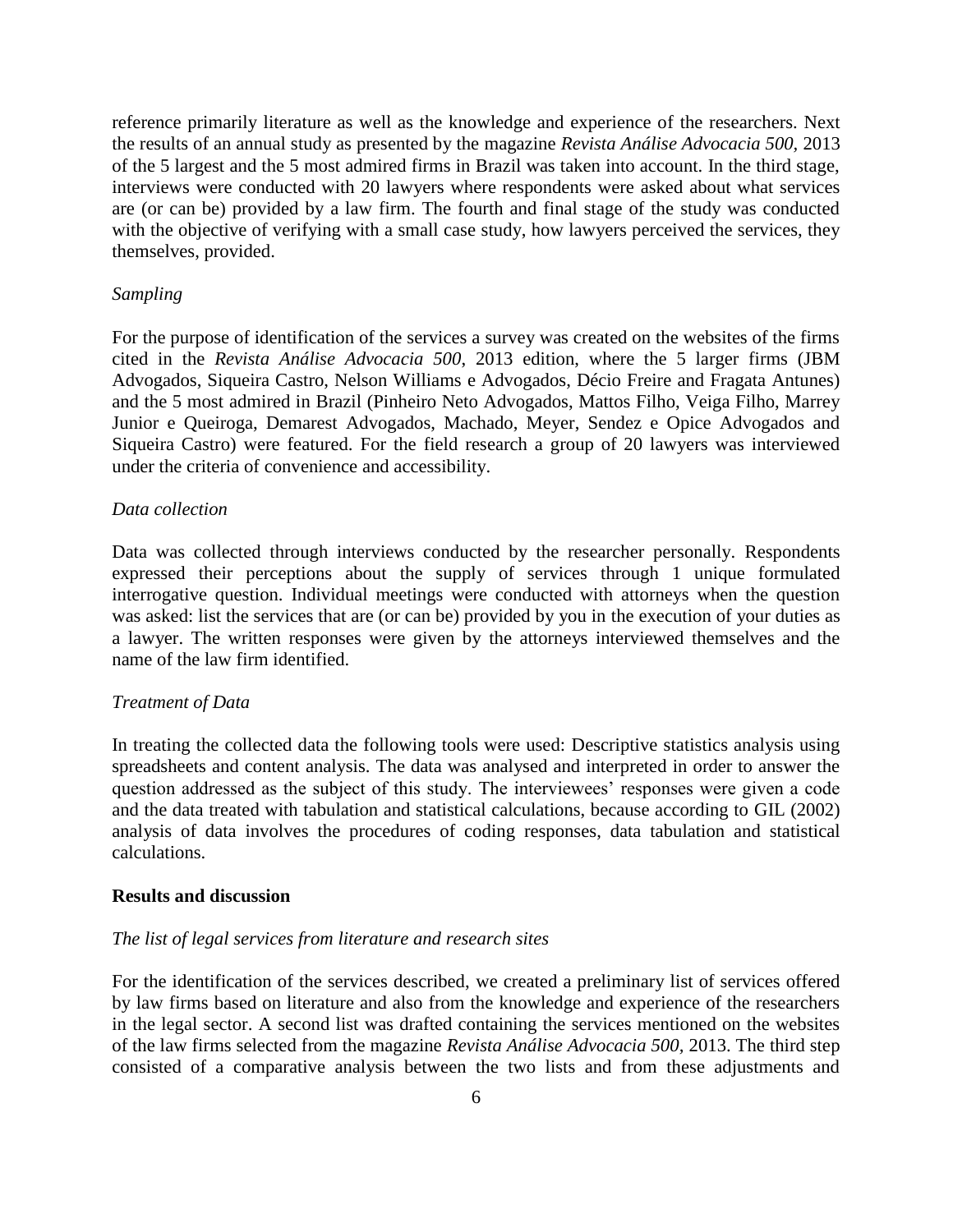standardisation of terminology was made aimed at facilitating a universal understanding of the subject. The final result is shown in Figure 2.

| Type of service       |                                                                                                                                                                                                                                                                                                                                                                                         | <b>Services Offered</b>                                                                                                                                                                                                                                                                                                                                                                                                                                                                                                                                                                                                                                               |                                                                                                                                                                                                                                                                                                                                                                                                                                                                                                                                                                                                     |  |
|-----------------------|-----------------------------------------------------------------------------------------------------------------------------------------------------------------------------------------------------------------------------------------------------------------------------------------------------------------------------------------------------------------------------------------|-----------------------------------------------------------------------------------------------------------------------------------------------------------------------------------------------------------------------------------------------------------------------------------------------------------------------------------------------------------------------------------------------------------------------------------------------------------------------------------------------------------------------------------------------------------------------------------------------------------------------------------------------------------------------|-----------------------------------------------------------------------------------------------------------------------------------------------------------------------------------------------------------------------------------------------------------------------------------------------------------------------------------------------------------------------------------------------------------------------------------------------------------------------------------------------------------------------------------------------------------------------------------------------------|--|
| Core Service          |                                                                                                                                                                                                                                                                                                                                                                                         | Provision of legal services in administrative and / or judicial area                                                                                                                                                                                                                                                                                                                                                                                                                                                                                                                                                                                                  |                                                                                                                                                                                                                                                                                                                                                                                                                                                                                                                                                                                                     |  |
| Accessory<br>services | Additional<br>Services                                                                                                                                                                                                                                                                                                                                                                  | Filing of lawsuits in general<br>Presentation of defenses in general<br>Presentation of objections<br>Advice on the buying, selling,<br>development, subdivision and<br>assistance in real estate transactions<br>Acting as mediator in dispute<br>resolution<br>Acting as a correspondent for national<br>and international firms<br>Full auditing of corporate transactions<br>Labour liabilities assessment<br>Attending hearings<br>Writing memorials<br>Preventive Law advice<br>Incorporation of companies<br>Meeting legal deadlines<br>Drafting of wages and salary policies<br>Drafting of profit sharing policies<br>Contract creation, review and analysis | Structuring corporate business<br>activity<br>Mediation of collective bargaining<br>agreement with labour unions and<br>administration<br>Advise on special taxation<br>Sitting in on meetings<br>Tax planning<br>Family business succession planning<br>Answers to legal queries<br>Delivering oral arguments<br>Client representation before<br>magistrates' court<br>Organisation of lectures<br>Organisation of congresses<br>Training for lawyers and clients<br>Review of the company's internal<br>policy<br>Corporate Restructuring: Mergers,<br>acquisitions and dissolution of<br>society |  |
|                       | Dispensing of documents<br>Advance payment of legal costs<br>Access to the progress of cases on the firm's website<br>Supplementary<br>Assistance for obtaining a permanent visa<br><b>Services</b><br>Making calculations in general<br>Providing Wi-Fi internet<br>Providing legal information via twitter, website and email<br>Create acknowledgement of receipt of legal documents |                                                                                                                                                                                                                                                                                                                                                                                                                                                                                                                                                                                                                                                                       |                                                                                                                                                                                                                                                                                                                                                                                                                                                                                                                                                                                                     |  |

*Figure 2: Service offer of a law firm. Source: Research (2013)*

Note that the literature considered for the subject of this study does not address a list of legal services. The list of services described in Figure 2 was developed by this author, from the classification of the core, additional and supplementary services. As it was noted, the study presented here identified 39 (thirty nine) services and so achieving a more expansive result than the study presented by Junior (2008).

# *The offer of legal services*

The identification of the core, additional and supplementary services was important in this study because from this it was possible to create the Figure 2 which represents virtually all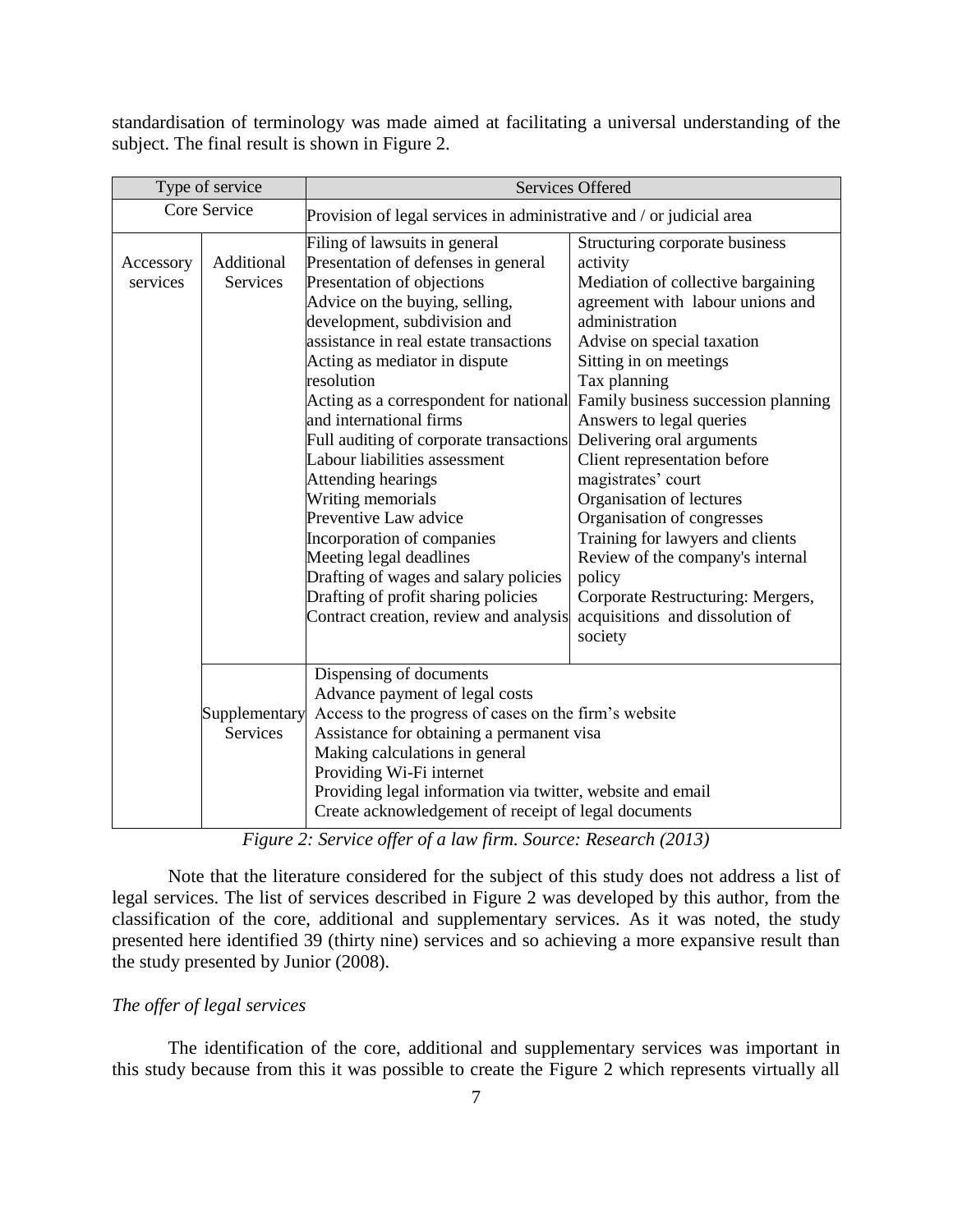possible services that are offered by a lawyer in the execution of their profession. After identifying the services, a field survey was conducted with 20 lawyers and then their responses were compared to the list of services developed in this research.

Thus, the core service, as shown in Figure 2 corresponds to only 01. 30 additional services were identified, while the supplementary services accounted for 08. In total 39 services were identified as being offered by lawyers. Beyond this initial classification of services - core, additional and supplementary - it proved useful for the identification of services according to their level of importance whilst demonstrating the diversity of services provided by law firms.

## *The service offer as perceived by a group of lawyers: field research*

Through field research with a group of 20 lawyers it was possible to identify a total of 11 legal services. It should be stressed that there was repetition in the replies submitted by these lawyers and consequently were synthesised: Follow-up and report on court cases, Filing of lawsuits, Customer care, Audience / contact with magistrate, Preventive advice, Drafting of legal opinions, Drafting of pleadings, Lodging of objections, Payment of legal costs, Conciliation court hearing, trial and instructions, Selection of documentation.

Thus, the field research showed 11 legal services, while the services gathered by the 5 largest and the 5 most admired law firms in the country, identified through the searches made on the websites of those offices, found in the research conducted in the literature and also from the knowledge and experience of researchers in the legal sector showed a total of 39 services. It shows the potential contribution of this study.

According to the results, only 28.2% of the services identified from the analysis of the websites, from the firms featured in the magazine research, were mentioned in the lawyers' interviews. It demonstrates their lack of perception of their own service offer and also that there is not an appropriate methodology for identifying and planning their services.

From further more detailed analysis of the data, it can be seen that 45% of interviewed lawyers listed up to 5 services, 50% of respondents listed 8 services and one person mentioned 11 services, which represents only 5% of the total respondents, as can be seen in Table 3:

| Twore 5, Regard of Hera Regulari, Bom ce, Regum on (2019) |            |  |
|-----------------------------------------------------------|------------|--|
| Number of services cited.                                 | Percentage |  |
| Over 8                                                    | 5%         |  |
| Between 6 and 8                                           | 50%        |  |
| Less than 5                                               | 45%        |  |

*Table* 3 : Results of field research. *Source: Research (2013)*

This suggests that respondents do not have a complete or approximate perception, on the supply of services they offer, to the extent that the study presented by analysing the firms listed in the magazine *Revista Análise Advocacia 500*, 2013, reached 39 services that can be provided by law firms.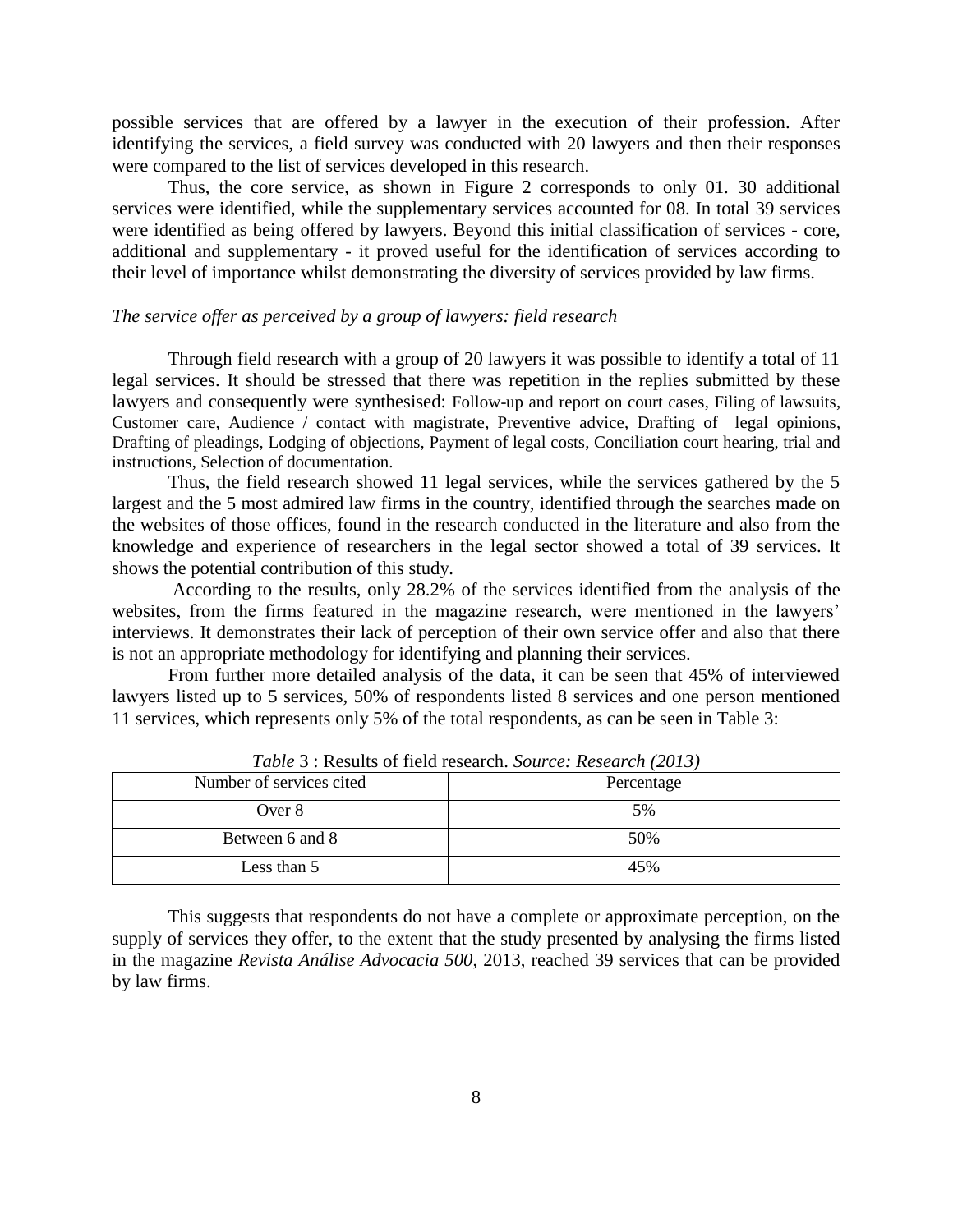# **Conclusions**

Law firms represented by either a partnership of lawyers or independent lawyers need to follow the evolution of the profession, adapting themselves to the new profile of increasingly demanding clients, that require offering innovative bespoke solutions made possible from the analysis of the legal services they offer. Thus, a better understanding of the services provided, alongside a more detailed plan enabling greater precision in the operation of the services and their impacts on the perception of customers constitute a challenge for managers of legal services.

Although the areas of services management or quality of service when applied to legal services doesn't appear widely in either the literature, papers or researches used in this study, they facilitated the identification of services in a superficial or imprecise way. This study allowed us to compile a comprehensive list of services offered by lawyers, in total 39 possible services. Thus, this study contributes in an innovative way and offers advocacy professionals a better understanding about the amount of services provided by them in the execution of their duties, which may directly influence and lead to better results by their firms, raising the standard of the services offered.

With respect to the service offer, the identified law firms were classified into core (1), additional (30) and supplementary (08), thus creating a summary of what was discussed in that section. Regarding the perception of lawyers about the services offered, the results presented in this study according to the research done, showed evidence there is a large supply of services offered by lawyers, and however, these are not perceived by the professionals themselves which consequently creates difficulty for the client's perception / understanding of their services. If the professionals themselves cannot identify in a technical and accurate way the amount of services they offer, how can they expect customers to comprehend what they offer?

#### *Managerial implications*

Given this context, the results of this study may contribute to law firms and independent lawyers establishing different strategies as a way to gain new clients, retain existing and beyond this when arranging their contracts demonstrate the diversity of services offered even when performing a single service. In so doing, it increases the value of their work and transparently transfers to the client's perception of liability of the professional who provides advocacy/legal services of any nature, as usually lawyers are likely to be dealing with lay people who are not aware of the legal requirements inherent to the procedures being adopted.

Thus, from this research we verified the importance of identifying the services offered by a law firm to serve as a differential for hiring a professional in an increasingly competitive market which does not forgive those who do not seek to offer a professional service where clients search for excellence and quality in service delivery.

# *Limitation and future research*

Due to the small sample of lawyers considered for this study, the results cannot be treated in a general manner. This suggests applying similar research with a larger and more representative sample. During the field research, some informal discussions indicated the possibility of